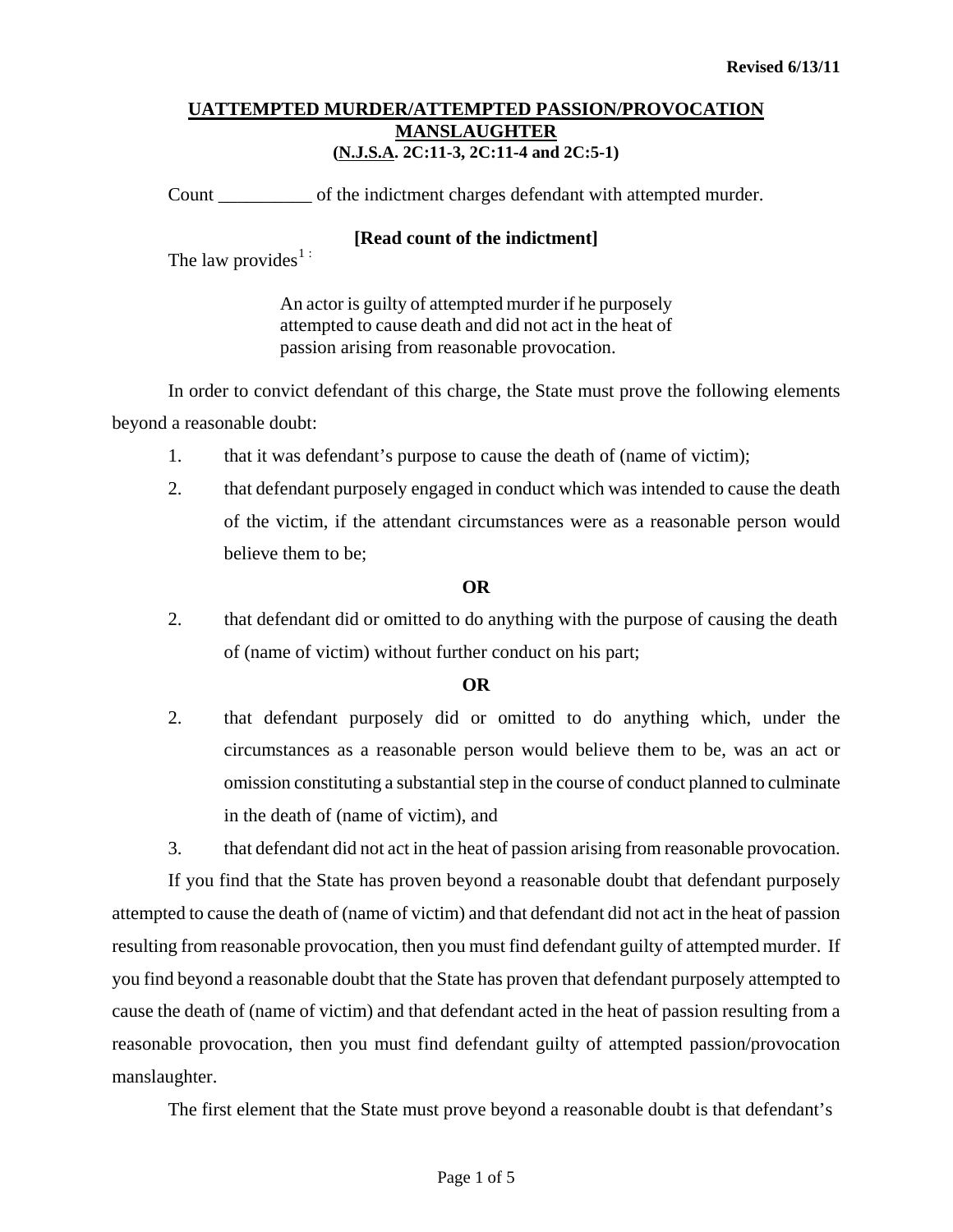purpose was to cause the death of (name of victim).

The second element that the State must prove beyond a reasonable doubt is that defendant

## **[CHOOSE APPROPRIATE]**

### **[Attempt-Impossibility]**

(1) Purposely engaged in conduct which was intended to cause the death of the victim, if the attendant circumstances were as a reasonable person would believe them to be;

#### **OR**

#### **[Attempt-When Causing a Particular Result is an Element of Crime]**

(2) Did or omitted to do anything with the purpose of causing the death of (name of victim) without further conduct on his/her part;

#### **OR**

### **[Attempt-Substantial Step]**

(3) Purposely did or omitted to do anything which, under the circumstances as a reasonable person would believe them to be, was an act or omission constituting a substantial step in a course of conduct planned to culminate in defendant's causing the death of (name of victim). The step taken must be one that is strongly corroborative of criminal purpose. Defendant must be shown to have had a firmness of criminal purpose in light of the steps he/she had already taken. These preparatory steps must have been substantial and not just very remote preparatory acts.

A person acts purposely with respect to the nature of his/her conduct or a result thereof if it is his/her conscious object to engage in conduct of that nature or to cause such a result. A person acts purposely with respect to attendant circumstances if the individual is aware of the existence of such circumstances or the individual believes or hopes that they exist. "With purpose," "designed," "with design" or equivalent terms have the same meaning.

The term purposely is a condition of the mind. A condition of the mind cannot be seen. It can only be determined by inferences from defendant's conduct, words or acts. A state of mind is rarely susceptible of direct proof but must ordinarily be inferred from the facts. Therefore, it is not necessary that the State produce witnesses to testify that an accused said that he/she had a certain state of mind when he/she did a particular thing. It is within your power to find that such proof has

 $\,1$ 

State v. Robinson, 136 N.J. 476 (1994).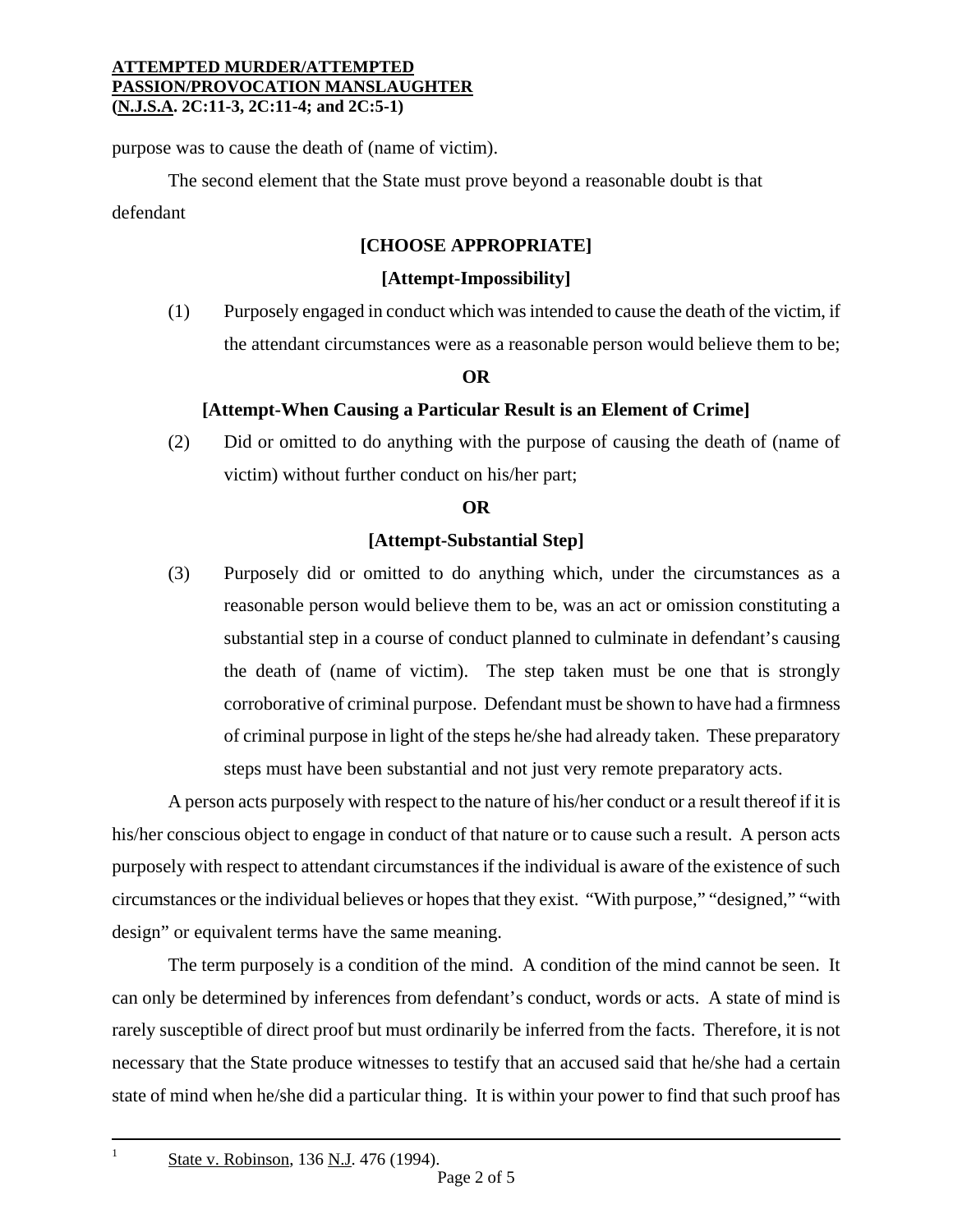been furnished beyond a reasonable doubt by inferences which may arise from the nature of his/her acts and conduct and from all he/she said and did at the particular time and place and from all surrounding circumstances established by the evidence.

The use of a deadly weapon such as (describe deadly weapon) in itself may permit you to draw an inference that the defendant's purpose was to take a life. A deadly weapon is any firearm or other weapon, device, instrument, material or substance, which in the manner it is used or is intended to be used, is known to be capable of producing death.<sup>2</sup> In your deliberations you may consider the weapon used and the manner and circumstances of the attack, and if you are satisfied beyond a reasonable doubt that the defendant (shot) (stabbed) (other method of causing injury) (name of victim) with a (gun) (knife) (other weapon), you may draw an inference as to defendant's purpose from the (gun) (knife) (other weapon) used and from the manner and circumstances of the attack.<sup>3</sup>

The third element that the State must prove beyond a reasonable doubt is that defendant did not act in the heat of passion resulting from a reasonable provocation. Attempted passion/ provocation manslaughter has four factors which distinguish it from attempted murder. In order for you to find defendant guilty of attempted murder, the State need only prove the absence of any one of them beyond a reasonable doubt. The four factors are:

- 1. There was adequate provocation;
- 2. The provocation actually impassioned defendant;
- 3. Defendant did not have a reasonable time to cool off between the provocation and the attack, and
- 4. Defendant did not actually cool off before committing the attack.

The first factor you must consider is whether the State has proven beyond a reasonable doubt that the provocation was not adequate. Whether the provocation is inadequate essentially amounts to whether loss of self-control is a reasonable reaction to the circumstances. In order for the State to carry its burden it must prove beyond a reasonable doubt that the provocation was not sufficient to arouse the passions of an ordinary person beyond the power of his control. For example, words alone do not constitute adequate provocation. On the other hand, a threat with a gun or knife or a

i<br>Li

<sup>2</sup> N.J.S.A. 2C:11-1c.

<sup>3</sup> If defendant claims that he/she used deadly force in self defense, a rational basis for passion/provocation manslaughter can be found in evidence supporting the pre-Code theory of imperfect self defense. See footnote 1 of Model Jury Charge, Justification–Self Defense In Self Protection (N.J.S.A. 2C:3-4).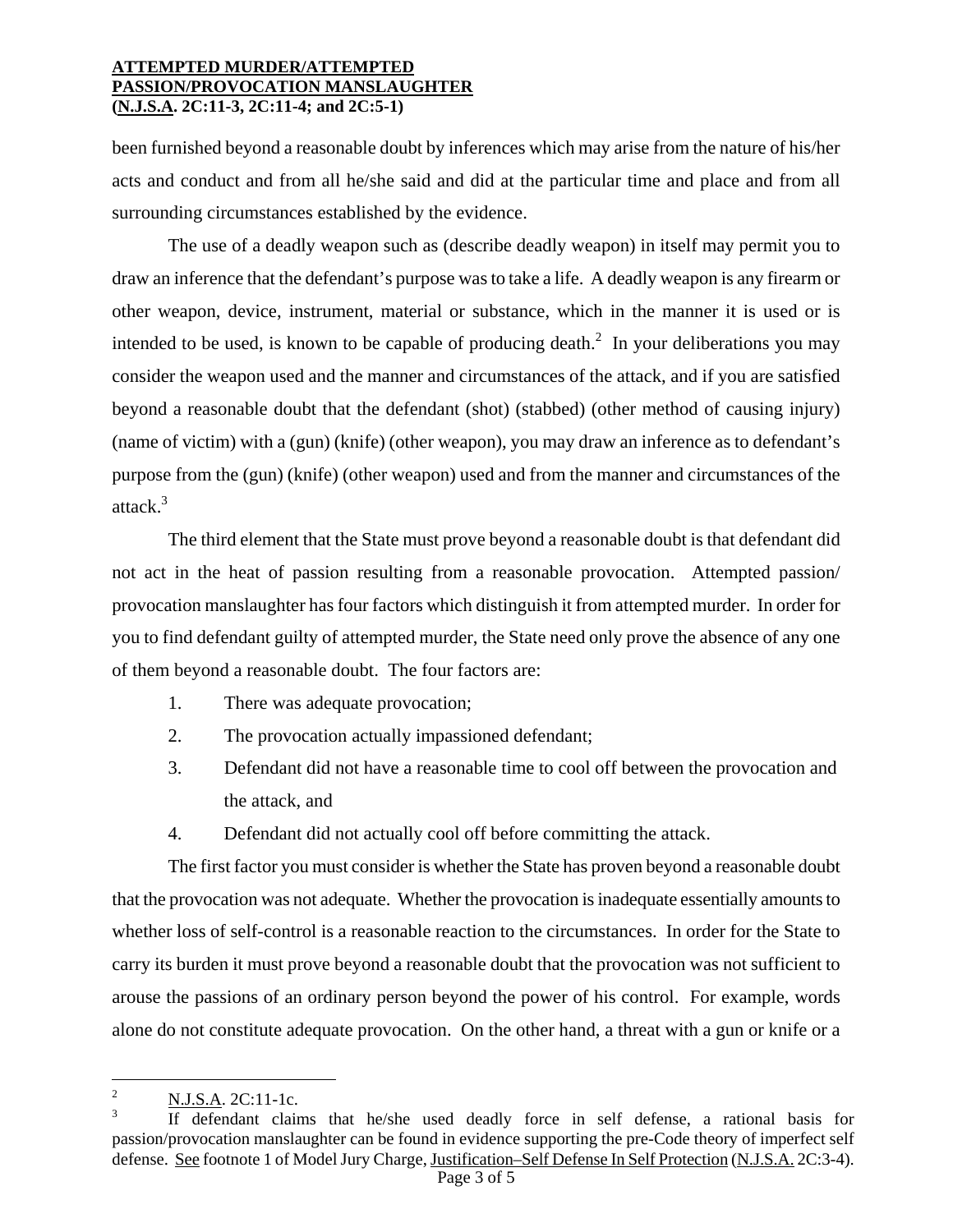significant physical confrontation might be considered adequate provocation. Again, the State must prove that the provocation was not adequate.

The second factor you must consider is whether the State has proven beyond a reasonable doubt that defendant was not actually impassioned, that is, that he did not actually lose his/her selfcontrol.

The third factor you must consider is whether the State has proven beyond a reasonable doubt that defendant had a reasonable time to cool off. In other words, you must determine whether the State has proven that the time between the provoking event(s) and the attack was adequate for the return of a reasonable person's self-control.

The fourth factor you must consider is whether the State has proven beyond a reasonable doubt that defendant actually did cool off before committing the attack, that is, that he/she was no longer actually impassioned.

If you find that the State has proven beyond a reasonable doubt that there was not adequate provocation or that the provocation did not actually impassion the defendant or that defendant had a reasonable time to cool off or that defendant actually cooled off and in addition to proving one of those four factors you determine that the State has proved beyond a reasonable doubt that defendant purposely attempted to cause the death of (name of victim), then you must find defendant guilty of attempted murder.

If, on the other hand, you determine that the State has not disproved at least one of the factors of attempted passion/provocation manslaughter beyond a reasonable doubt, but that the State has proven beyond a reasonable doubt that defendant purposely attempted to cause the death of (name of victim), then you must find defendant guilty of attempted passion/provocation manslaughter.

If, however, the State has failed to prove beyond a reasonable doubt that defendant purposely attempted to cause the death of (name of victim), then you must find defendant not guilty of attempted murder or attempted passion/provocation manslaughter.

## **PROPOSED VERDICT SHEET**

On the charge that defendant purposely attempted to cause the death of (name of victim), our verdict is

| Α.                       | <b>NOT GUILTY</b> |  |
|--------------------------|-------------------|--|
| $\overline{\phantom{a}}$ |                   |  |

 B. GUILTY OF ATTEMPTED PASSION/PROVOCATION MANSLAUGHTER [ ]